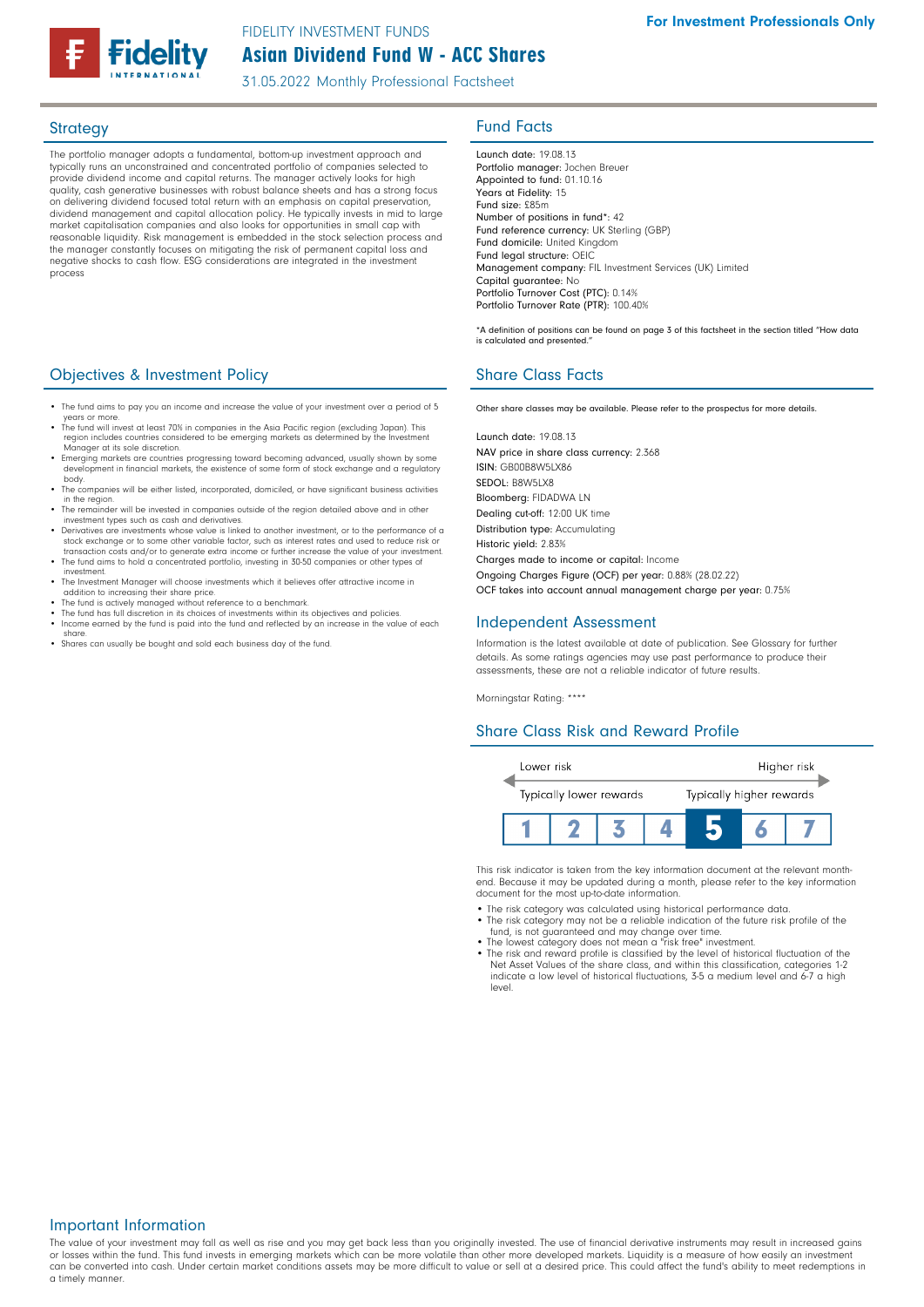Past performance is not a reliable indicator of future results. The fund's returns can be affected by fluctuations in currency exchange rates.

# Performance Comparator(s)

| Peer Group Universe |  |
|---------------------|--|
|---------------------|--|

Market index from 02.09.19 MSCI AC Asia Pacific ex Japan High Dividend Yield Index (Net) Morningstar IA Asia Pacific Ex Japan

Market index is for comparative purposes only unless specifically referenced in the Objectives & Investment Policy on page 1. The same index is used in the positioning tables on this factsheet. Where the effective date for the current market index is after the share class launch date, full history is available from Fidelity.

### Cumulative performance in GBP (rebased to 100)



Performance is shown for the last five years (or since launch for funds launched within that period).

### Performance for calendar years in GBP (%)





# Volatility & Risk (3 years)

| Annualised Volatility: fund (%) | 14.70 | Annualised Alpha              | 1.03 |
|---------------------------------|-------|-------------------------------|------|
| <b>Relative Volatility</b>      | 1.19  | Beta                          | 1.10 |
| Sharpe Ratio: fund              | 0.42  | Annualised Tracking Error (%) | 5.67 |
| Sharpe Ratio: index             | 0.39  | Information Ratio             | 0.24 |
|                                 |       | R <sup>2</sup>                | 0.86 |

Calculated using month-end data points. Definitions of these terms can be found in the Glossary section of this factsheet.

# Performance to 31.05.22 in GBP (%)

|                                    |                          |        |            |     |      |      | Since     |
|------------------------------------|--------------------------|--------|------------|-----|------|------|-----------|
|                                    | 1 <sub>m</sub>           | 3m     | <b>YTD</b> | 1yr | 3yr  | 5yr  | 19.08.13* |
| Fund cumulative growth             | 1.5                      | 3.1    | 2.1        | 8.2 | 20.6 | 46.6 | 136.8     |
| Index cumulative growth            | 0.5                      | 4.5    | 6.1        | 7.2 | 16.1 | 28.6 | 92.1      |
| Fund annualised growth             | $\sim$                   | $\sim$ | $\sim$     | 8.2 | 6.4  | 8.0  | 10.3      |
| Index annualised growth            | $\overline{\phantom{a}}$ | $\sim$ | $\sim$     | 7.2 | 5.1  | 5.2  | 7.7       |
| Ranking within Peer Group Universe |                          |        |            |     |      |      |           |
| W Income Shares                    | 10                       | 13     | 16         | 3   | 63   | 14   |           |
| Total number of funds              | 110                      | 110    | 108        | 108 | 103  | 96   |           |
| Quartile ranking**                 |                          |        |            |     | 3    |      |           |

Source of fund performance and volatility and risk measures is Fidelity. Performance is excluding initial charge. Basis: bid-bid with income reinvested, in GBP, net of fees. Market indices are sourced from RIMES and other data is sourced from third-party providers such as Morningstar.

\*Performance commencement date.

\*\*Quartile rank is for the fund's primary share class as identified by Morningstar, which may be different than the share class detailed in this factsheet and refers to performance over time rated on a scale of 1-4. A ranking of 1 indicates that the item being ranked is in the top 25% of the sample and so on. Rankings are based on a performance record that is<br>included in the Peer Group Universe. In line w not be the same class of this factsheet. Quartile ranking is an internal Fidelity International calculation. Ranking may vary by share class.

### Performance for 12 month periods in GBP (%)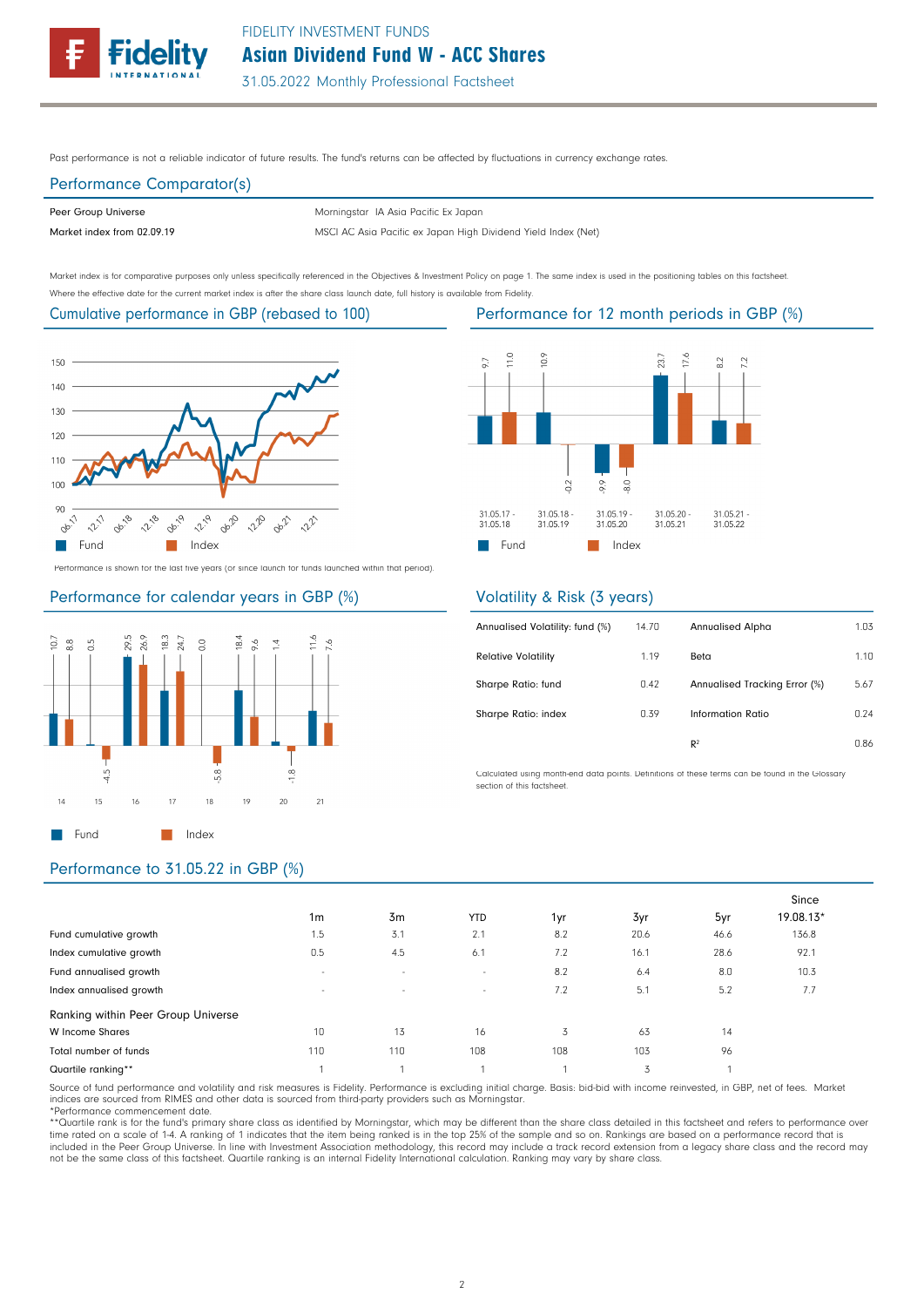

This factsheet contains information about the composition of the fund at a particular point in time. It aims to help you understand how the fund manager is positioned to achieve the fund's objectives.

The Equity Exposure table below provides an overall view of the fund. This represents - in percentage terms - how much of the fund is invested in the market. The higher the figure, the more the fund will take part in any market rises (or falls).

The definitions section provides a more comprehensive explanation of the individual elements in the table.

The exposure and positioning tables on page 4 break the fund down into a number of different views, each providing a different perspective on the fund's investments.

### Introduction **Introduction How data is calculated and presented**

Portfolio composition data has been calculated and presented according to several general principles, which are listed below.

- **Aggregation:** all investments, including derivatives, linked to a particular issuing company have been combined to form a total percentage holding for each company. The aggregate holding is referred to in this factsheet as a position. Where a company is listed in two separate countries, each listing may be classified as a separate issuing company. Exchange Traded Funds (ETFs) and derivatives on ETFs are treated as individual securities – ie not aggregated.

**Categorisation:** for investments that have underlying securities we use the attributes of the underlying issuing company or common share to determine the appropriate sector, market capitalisation band and geographic area.

- **Derivatives:** all derivatives are included on an exposure basis and, where necessary, are delta-adjusted. Delta-adjusting expresses derivatives in terms of the equivalent number of shares that would be needed to generate the same return.

"Basket" securities: securities that represent a number of company shares - like index futures or options - are allocated to categories (such as sector) whenever possible. Otherwise they are included in the "Other Index / Unclassified" category.

### Equity Exposure (% TNA)

| Equity                   | Exposure<br>$(%$ (% TNA)<br>97.1 |
|--------------------------|----------------------------------|
| Other<br>Uninvested Cash | 0.0<br>2.9                       |
|                          |                                  |

### Definition of terms:

Equity: the percentage of the fund that is currently invested in the equity market.

Other: the value of any non-equity investments (excluding cash funds) expressed as a percentage of fund TNA.

Uninvested cash: this is 100% minus the fund's Equity exposure and minus Other. This leaves any residual cash exposure that is not invested in shares or via derivatives. % TNA: Data is presented as a percentage of TNA, which stands for Total Net Assets (the value of all the fund's assets after the deduction of any liabilities).

### Active Money

Active Money

86.9%

This is the sum of the fund's overweight positions (including effective cash) when compared to the market index.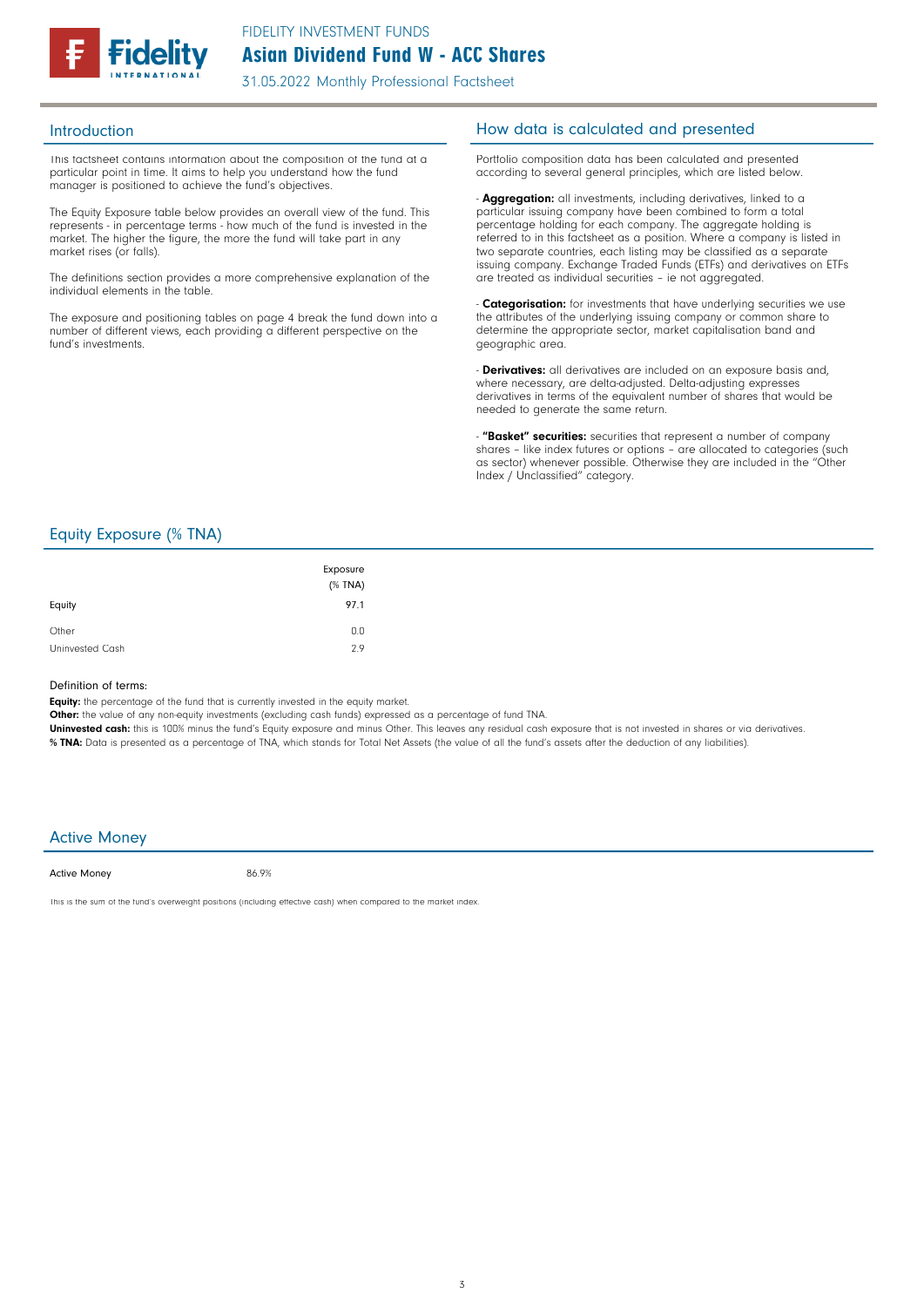

# Asian Dividend Fund W - ACC Shares FIDELITY INVESTMENT FUNDS

31.05.2022 Monthly Professional Factsheet

| <b>GICS Sector</b>            | Fund | Index | Relative | GBP              |
|-------------------------------|------|-------|----------|------------------|
| Information Technology        | 18.5 | 17.2  | 1.3      | >10 <sub>k</sub> |
| Financials                    | 18.4 | 25.9  | $-7.4$   | $5 - 10$         |
| Real Estate                   | 15.4 | 7.7   | 7.8      | 1-5b             |
| <b>Consumer Staples</b>       | 12.7 | 8.4   | 4.3      | $0-1b$           |
| <b>Utilities</b>              | 12.7 | 6.2   | 6.4      | Tota             |
| Communication Services        | 5.8  | 2.5   | 3.2      | Inde             |
| <b>Consumer Discretionary</b> | 4.8  | 4.1   | 0.6      | Tota             |
| <b>Materials</b>              | 4.0  | 19.1  | $-15.1$  |                  |
| Industrials                   | 2.8  | 3.6   | $-0.8$   |                  |
| Energy                        | 2.0  | 2.7   | $-0.7$   |                  |
| <b>Health Care</b>            | 0.0  | 1.5   | $-1.5$   |                  |
| <b>Total Sector Exposure</b>  | 97.1 | 98.8  |          |                  |
| Other Index / Unclassified    | 0.0  | 1.2   |          |                  |
| <b>Total Equity Exposure</b>  | 97.1 | 100.0 |          |                  |
|                               |      |       |          |                  |

# Sector/Industry Exposure (% TNA) Market Capitalisation Exposure (% TNA)

| GBP                              | Fund | Index | Relative |
|----------------------------------|------|-------|----------|
| $>10$ bn                         | 49.2 | 66.8  | $-17.6$  |
| 5-10 <sub>bn</sub>               | 13.0 | 21.7  | $-8.7$   |
| $1-5$ bn                         | 26.8 | 9.6   | 17.1     |
| $0-1$ bn                         | 6.3  | 0.2   | 6.1      |
| <b>Total Market Cap Exposure</b> | 95.3 | 98.3  |          |
| Index / Unclassified             | 1.8  | 1.7   |          |
| <b>Total Equity Exposure</b>     | 97.1 | 100.0 |          |

### Geographic Exposure (% TNA) Regional Exposure (% TNA)

|                                  | Fund | Index | Relative |                 |
|----------------------------------|------|-------|----------|-----------------|
| Taiwan                           | 23.6 | 20.5  | 3.1      | Emergin         |
| Hong Kong                        | 15.1 | 8.9   | 6.2      | Asia Pa         |
| China                            | 14.7 | 22.1  | $-7.4$   | Japan           |
| Australia                        | 10.8 | 25.1  | $-14.3$  | North A         |
| Korea (South)                    | 7.7  | 6.5   | 1.2      |                 |
| India                            | 7.2  | 3.4   | 3.9      |                 |
| Thailand                         | 7.0  | 0.8   | 6.2      |                 |
| Singapore                        | 5.6  | 4.8   | 0.7      |                 |
| Indonesia                        | 2.2  | 4.2   | $-2.0$   |                 |
| Japan                            | 1.9  | 0.0   | 1.9      |                 |
| Others                           | 1.3  | 2.5   | $-1.2$   | Total Re        |
| <b>Total Geographic Exposure</b> | 97.1 | 98.8  |          | Other In        |
| Other Index / Unclassified       | 0.0  | 1.2   |          | <b>Total Ed</b> |
| <b>Total Equity Exposure</b>     | 97.1 | 100.0 |          |                 |

|                                | Fund | Index | Relative |
|--------------------------------|------|-------|----------|
| <b>Emerging Asia</b>           | 62.4 | 59.6  | 2.8      |
| Asia Pacific (ex-Japan)        | 31.4 | 39.2  | $-7.7$   |
| Japan                          | 1.9  | 0.0   | 1.9      |
| North America                  | 1.3  | 0.0   | 1.3      |
|                                |      |       |          |
|                                |      |       |          |
| <b>Total Regional Exposure</b> | 97.1 | 98.8  |          |
| Other Index / Unclassified     | 0.0  | 1.2   |          |
| <b>Total Equity Exposure</b>   | 97.1 | 100.0 |          |

### Top Positions (% TNA)

|                                   | GICS Sector             |
|-----------------------------------|-------------------------|
| TAIWAN SEMICONDUCTOR MFG CO LTD   | Information Technology  |
| CHINA YANGTZE POWER CO LTD        | Utilities               |
| SAMSUNG ELECTRONICS CO LTD        | Information Technology  |
| CHAILFASE HOLDING CO LTD          | Financials              |
| AIA GROUP LTD                     | Financials              |
| SINGAPORE EXCHANGE LTD            | Financials              |
| UNI-PRESIDENT ENTERPRISES CORP    | <b>Consumer Staples</b> |
| SWIRE PACIFIC LTD                 | <b>Real Estate</b>      |
| HON HAI PRECISION INDUSTRY CO LTD | Information Technology  |
| THAI BEVERAGE PUBLIC CO LTD       | <b>Consumer Staples</b> |

|                                 | Fund | Index | Relative |
|---------------------------------|------|-------|----------|
| TAIWAN SEMICONDUCTOR MEG CO LTD | 5.3  | 0.0   | 5.3      |
| CHAILFASE HOLDING CO LTD        | 3.8  | 0.0   | 3.8      |
| AIA GROUP LTD                   | 3.8  | 0.0   | 3.8      |
| SWIRE PACIFIC LTD               | 3.6  | 0.0   | 3.6      |
| CHINA YANGTZE POWER CO LTD      | 3.9  | 0.4   | 3.5      |
| SINGAPORE EXCHANGE LTD          | 3.8  | 0.4   | 3.4      |
| THAI BEVERAGE PUBLIC CO LTD     | 3.2  | 0.0   | 3.2      |
| <b>GUANGDONG INVESTMENT LTD</b> | 3.2  | 0.3   | 2.9      |
| UNI-PRESIDENT ENTERPRISES CORP  | 3.6  | 0.8   | 2.8      |
| <b>FVOLUTION MINING LTD</b>     | 2.8  | 0.4   | 7.4      |

### Positions Concentration (% TNA)

|        | Fund | Index |
|--------|------|-------|
| Top 10 | 38.1 | 36.5  |
| Top 20 | 63.0 | 49.8  |
| Top 50 | 971  | 72.4  |

Definition of terms:<br>
Top Positions: these din the positioning tables on this page is the index defined in the Performance Comparator(s) section on page 2 of this factsheet.<br>
ITOP Positions: those companies in which the la

### Taiwan China Geographic Location 0.0 0.4 Fund Index Relative 5.3 3.9

| China         | 3.9 | 0.4 | 3.5    |  |
|---------------|-----|-----|--------|--|
| Korea (South) | 3.8 | 2.9 | 1.0    |  |
| Taiwan        | 3.8 | 0.0 | 3.8    |  |
| Hong Kong     | 3.8 | 0.0 | 3.8    |  |
| Singapore     | 3.8 | 0.4 | 3.4    |  |
| Taiwan        | 3.6 | 0.8 | 2.8    |  |
| Hong Kong     | 3.6 | 0.0 | 3.6    |  |
| Taiwan        | 3.4 | 3.4 | $-0.1$ |  |
| Thailand      | 3.2 | 0.0 | 3.2    |  |
|               |     |     |        |  |

5.3

# Top Overweight Positions (% TNA) Top Underweight Positions (% TNA)

|                              | Fund | Index | Relative |
|------------------------------|------|-------|----------|
| <b>BHP GROUP LTD</b>         | 0.0  | 10.1  | $-10.1$  |
| CHINA CONSTRUCTION BANK      | 0.0  | 5.1   | $-5.1$   |
| <b>MEDIATEK INC.</b>         | 0.0  | 3.3   | $-5.3$   |
| <b>WESEARMERS LTD</b>        | 0.0  | 2.7   | $-2.7$   |
| INDUSTRIAL & COML BK CHINA   | 0.0  | 2.6   | $-2.6$   |
| RIO TINTO LTD                | 0.0  | 22    | $-2.2$   |
| WOOLWORTHS GROUP LTD         | 0.0  | 21    | $-21$    |
| OVERSEA-CHINESE BKG CORP LTD | 0.0  | 2.1   | $-2.1$   |
| UNITED OVERSEAS BANK LTD     | 0.0  | 1.8   | $-1.8$   |
| FORTESCUE METALS GROUP LTD   | 0.0  | 17    | $-1.7$   |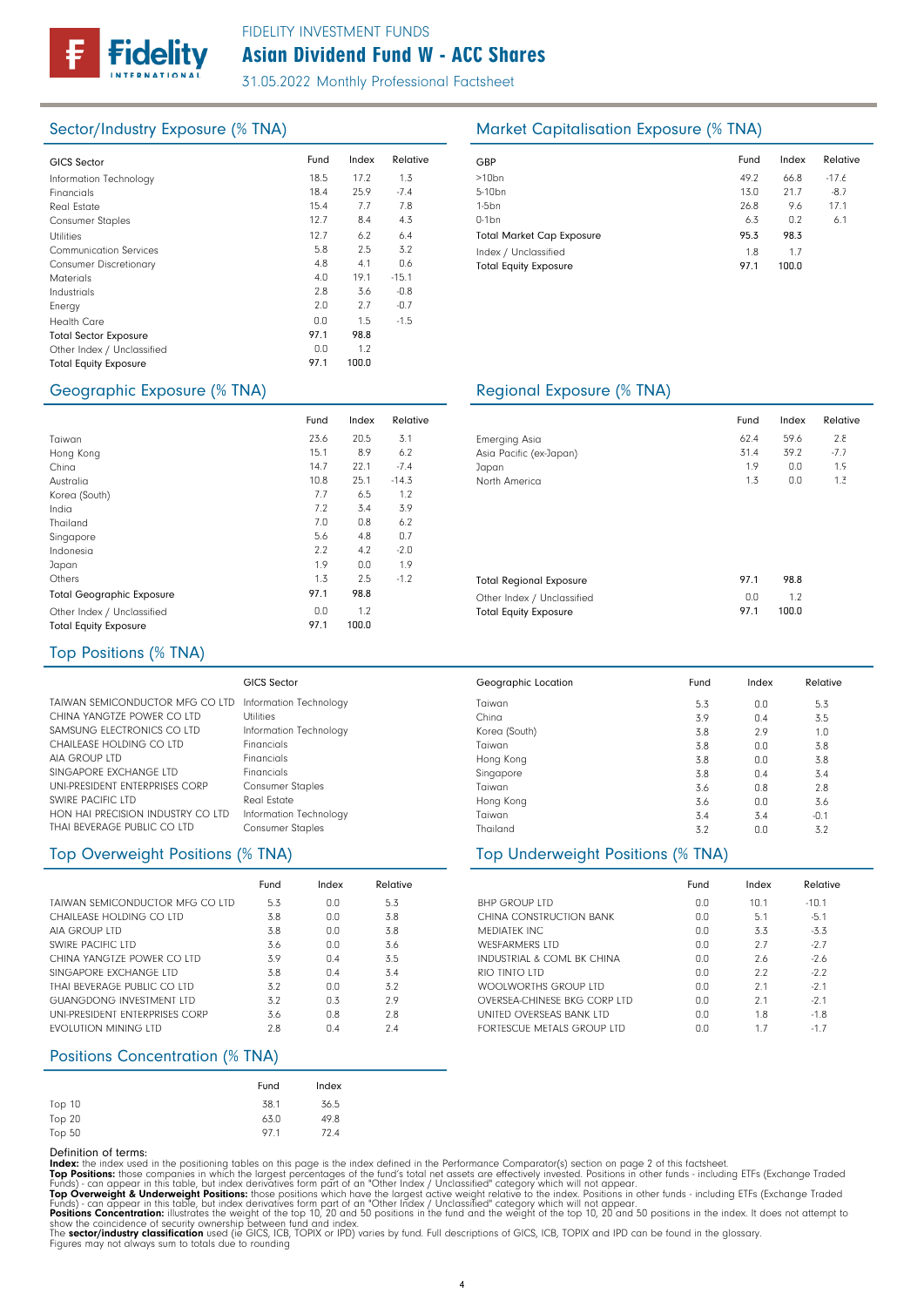

### **Attribution**

Performance attribution is produced in the currency shown below. For funds with multiple share classes, the attribution return reflects the aggregate performance across all the share classes. It may therefore deviate from the published return for a particular share class. When using the analysis for hedged share classes, please consider that the attribution is shown before the impact of hedging.

The contributions shown in the tables are before the impact of charges. If charges are applied, their effect is captured in the "Other" category in the tables and will also be reflected in the fund return.

All investments, including derivatives, linked to a particular issuing company have been combined to form a total percentage for each issuing company.

The sector/industry and geographic contribution tables (where relevant) display a maximum of eleven individual entries. Where applicable, only top five and bottom five are listed, with the remaining contribution shown in the "Other Sectors" or "Others" category.

| Currency of attribution       | UK Sterling (GBP) |
|-------------------------------|-------------------|
| One month relative return (%) | 1 N 7             |

### Position Contribution (%) 1 month

|          |             | . |
|----------|-------------|---|
|          |             |   |
|          |             |   |
| Average  | Relative    |   |
| Polative | Performance |   |

|                                 | Average<br>Relative | Relative<br>Performance |                                      | Average<br>Relative | Relative<br>Performance |
|---------------------------------|---------------------|-------------------------|--------------------------------------|---------------------|-------------------------|
| TOP CONTRIBUTORS                | Weight              | Contribution            | TOP DETRACTORS                       | Weight              | Contribution            |
| <b>HKBN LTD</b>                 | 2.2                 | 0.27                    | <b>BHP GROUP LTD</b>                 | $-10.6$             | $-0.46$                 |
| TAIWAN SEMICONDUCTOR MFG CO LTD | 4.9                 | 0.25                    | MEDIATEK INC.                        | $-3.1$              | $-0.30$                 |
| WOOLWORTHS GROUP LTD            | $-2.3$              | 0.24                    | NINE ENTERTAINMENT CO HOLDINGS LTD   | 1.5                 | $-0.29$                 |
| HUAYU AUTOMOTIVE SYS CO LTD     | 2.2                 | 0.23                    | LENDLEASE GROUP                      | 1.9                 | $-0.24$                 |
| SWIRE PACIFIC LTD               | 3.5                 | 0.20                    | CHINA CONSTRUCTION BANK              | $-5.0$              | $-0.17$                 |
| FURON FINANCIAL HOLDING CO LTD  | $-1.2$              | 0.18                    | CHINA OVERSEAS LAND & INVESTMENT LTD | 2.2                 | $-0.17$                 |
| AIA GROUP LTD                   | 3.7                 | 0.17                    | <b>FVOLUTION MINING LTD</b>          | 2.3                 | $-0.13$                 |
| AMCOR PLC                       | 1.4                 | 0.15                    | BANK MANDIRI PERSERO TBK PT          | 1.4                 | $-0.11$                 |
| CHINA YANGTZE POWER CO LTD      | 3.5                 | 0.14                    | CHAILEASE HOLDING CO LTD             | 3.4                 | $-0.11$                 |
| FORTESCUE METALS GROUP LTD      | $-1.7$              | 0.13                    | TELSTRA CORP LTD                     | 2.3                 | $-0.08$                 |

Positions in other funds - including ETFs (Exchange Traded Funds) - can appear in this table, but index derivatives form part of an "Index / Unclassified" category which will appear in the table(s) below when relevant.

| Sector/Industry Contribution (%) |                               |                       |                                         | 1 month                               | Geographic Contribution (%) |                               |                       |                         | 1 month                           |
|----------------------------------|-------------------------------|-----------------------|-----------------------------------------|---------------------------------------|-----------------------------|-------------------------------|-----------------------|-------------------------|-----------------------------------|
| CONTRIBUTIONS TO RELATIVE RETURN |                               |                       | <b>CONTRIBUTIONS TO RELATIVE RETURN</b> |                                       |                             |                               |                       |                         |                                   |
| <b>GICS Sector</b>               | Average<br>Relative<br>Weight | Security<br>Selection | Sector/<br>Industry<br>Selection        | Total<br>Relative<br>Contributi<br>on |                             | Average<br>Relative<br>Weight | Security<br>Selection | Geographic<br>Selection | Total<br>Relative<br>Contribution |
| Financials                       | $-7.9$                        | 0.70                  | $-0.08$                                 | 0.62                                  | Hong Kong                   | 6.5                           | 0.55                  | 0.11                    | 0.66                              |
| <b>Consumer Staples</b>          | 4.2                           | $-0.07$               | 0.41                                    | 0.34                                  | Taiwan                      | 2.5                           | 0.20                  | 0.06                    | 0.27                              |
| <b>Consumer Discretionary</b>    | 0.2                           | 0.21                  | 0.05                                    | 0.26                                  | <b>United States</b>        | 1.4                           | 0.15                  | 0.00                    | 0.15                              |
| <b>Utilities</b>                 | 7.2                           | 0.21                  | $-0.02$                                 | 0.19                                  | China                       | $-7.2$                        | 0.12                  | 0.00                    | 0.12                              |
| Industrials                      | $-1.0$                        | $-0.05$               | 0.05                                    | 0.00                                  | Thailand                    | 6.5                           | $-0.33$               | 0.40                    | 0.07                              |
| <b>Health Care</b>               | $-1.5$                        | 0.00                  | 0.00                                    | 0.00                                  | New Zealand                 | $-0.4$                        | 0.00                  | 0.01                    | 0.01                              |
| <b>Communication Services</b>    | 3.4                           | 0.08                  | $-0.09$                                 | $-0.01$                               | Philippines                 | $-0.3$                        | 0.00                  | $-0.01$                 | $-0.01$                           |
| Energy                           | $-0.9$                        | $-0.03$               | $-0.01$                                 | $-0.04$                               | Japan                       | 2.0                           | $-0.02$               | 0.00                    | $-0.02$                           |
| <b>Real Estate</b>               | 8.1                           | $-0.05$               | $-0.05$                                 | $-0.09$                               | Singapore                   | 0.5                           | $-0.03$               | $-0.01$                 | $-0.04$                           |
| Information Technology           | 1.1                           | $-0.27$               | 0.13                                    | $-0.14$                               | Australia                   | $-15.5$                       | $-0.60$               | 0.17                    | $-0.42$                           |
| <b>Materials</b>                 | $-15.6$                       | $-0.04$               | $-0.14$                                 | $-0.18$                               | Others                      | 1.5                           | 0.02                  | 0.14                    | 0.16                              |
|                                  |                               |                       |                                         |                                       | <b>Total Primary Assets</b> | $-2.6$                        | 0.07                  | 0.87                    | 0.95                              |
| <b>Total Primary Assets</b>      | $-2.6$                        | 0.70                  | 0.25                                    | 0.95                                  | Other*                      | 2.6                           |                       |                         | 0.12                              |
| Other*                           | 2.6                           |                       |                                         | 0.12                                  | <b>TOTAL</b>                | 0.0                           |                       |                         | 1.07                              |
| <b>TOTAL</b>                     | 0.0                           |                       |                                         | 1.07                                  |                             |                               |                       |                         |                                   |

\*Other includes portfolio components not already listed such as cash, expenses and other miscellaneous items.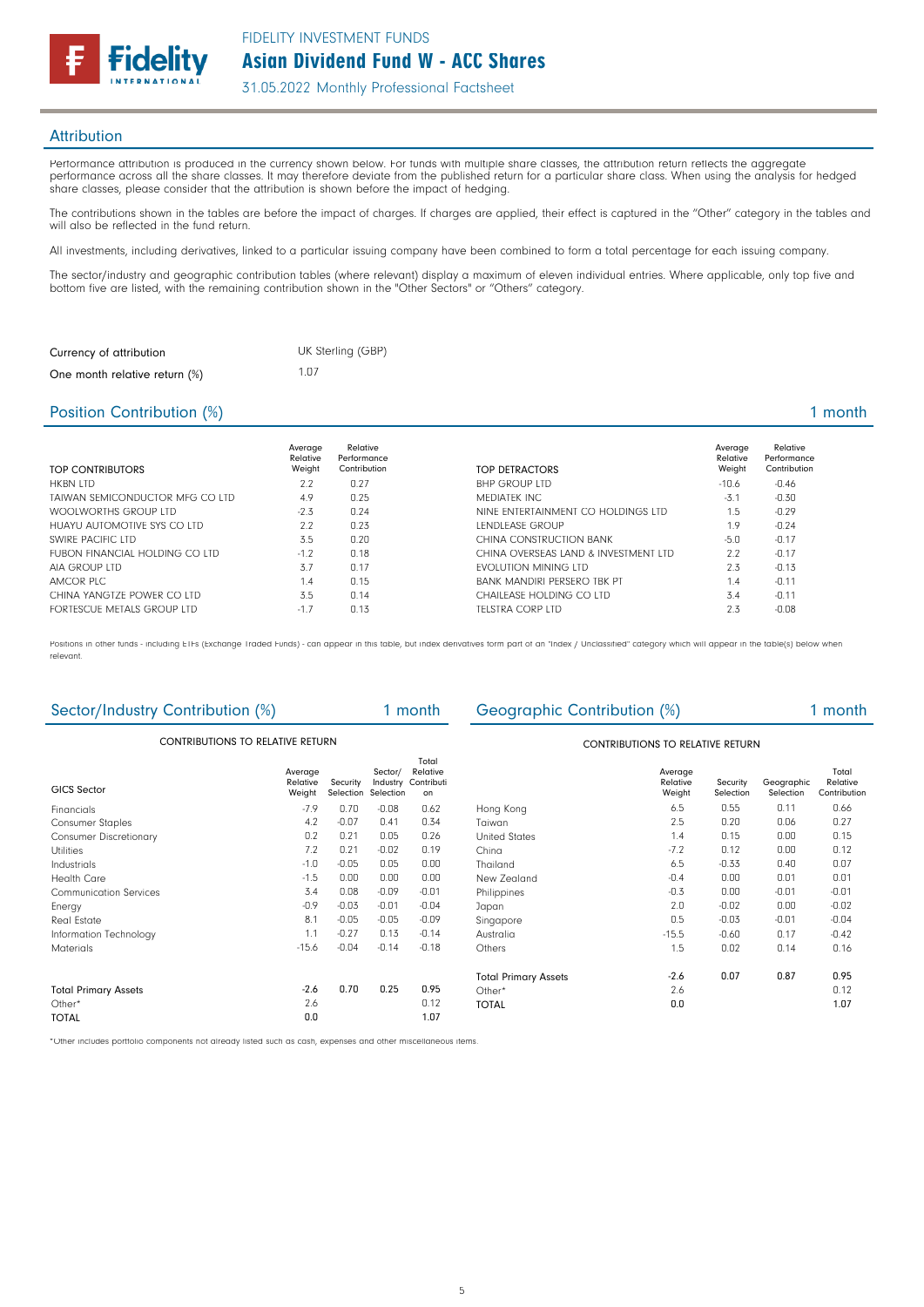

### ESG Metrics

The factsheet is a snapshot of the portfolio at the date indicated above. ESG ratings distribution may vary over time. Representation of this data is for informational purposes only. If<br>the SFDR classification is shown as website at www.fidelityinternational.com

### Sustainability Characteristics (31.05.2022)

|                                                       | Fund  | Index |
|-------------------------------------------------------|-------|-------|
| MSCI ESG Fund Rating (AAA-CCC)                        | AA    | N/A   |
| Weighted Average Carbon Intensity (tCo2e/\$M Revenue) | 238.8 | 496.2 |
| Carbon Footprint (tCO2/\$M Invested)                  | 172.1 | 344   |
| <b>SFDR Classification</b>                            | N/A   | N/A   |

\*N/A will be displayed if there is no ESG data available for the fund/index or if the coverage of underlying securities is under 50%. \*NR - Not rated

# MSCI Ratings Distribution % (31.05.2022)



### Glossary

MSCI ESG Fund Rating: This shows the funds ESG rating based on the Quality Scores given to the fund by MSCI. This ranges from AAA, AA (Leader), A, BBB, BB (Average) to B, CCC

(Laggard).<br>**Weighted Average Carbon Intensity**: is calculated as the sum of each portfolio weight multiplied by the Co2e per \$M of Revenue of each holding. This metric provides a snapshot o

the fund's exposure to carbon-intensive companies and includes scope 1 and scope 2 carbon emissions.<br>**Carbon Footprint**: Provides a normalized snapshot of the funds contribution to carbon emissions.<br>**SFDR Classification:** and are products with ESG objectives. Article 8 funds focus on promoting ESG characteristics and this must be a primary focus of the product. Article 6 funds integrate sustainability<br>risks into investment analysis and deci

### Disclaimer

ESG Rating Source: ©2022 MSCI ESG Research LLC. Reproduced by permission, no further distribution. MSCI ESG Research LLC and its affiliates (the "ESG Parties"), obtain information<br>from sources they consider reliable, none

reported. SFDR Classification is assigned by Fidelity in line with the EU Sustainable Financial Disclosure Regulation.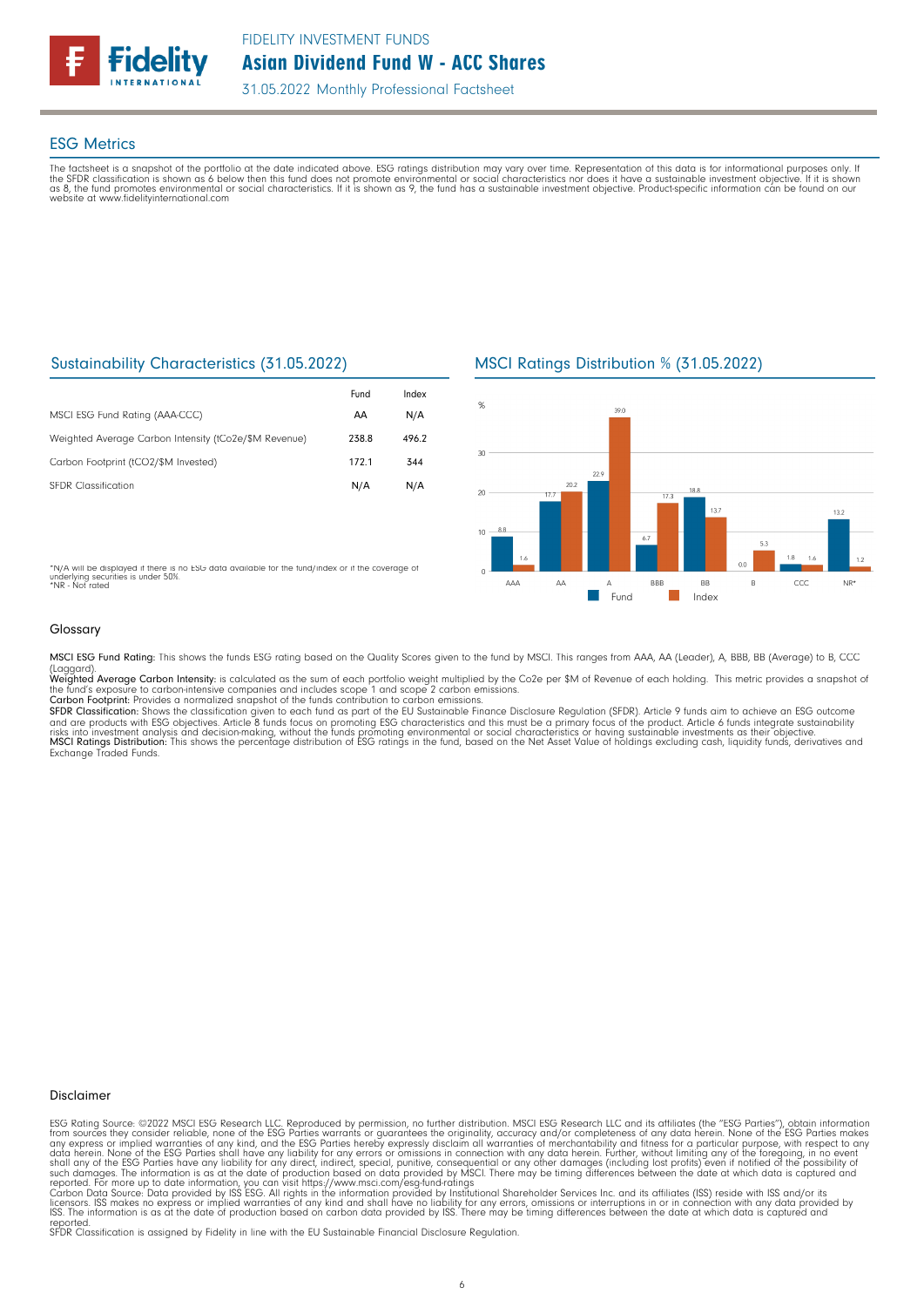### Glossary / additional notes

### Volatility & Risk

**Annualised volatility:** a measure of how variable returns for a fund or comparative market index have been around their historical average (also known as "standard deviation"). Two funds may<br>produce the same return over a calculation is the standard deviation of 36 monthly returns presented as an annualised number. Volatility for funds and indices are calculated independently of each other

**Relative volatility:** a ratio calculated by comparing the annualised volatility of a fund to the annualised volatility of a comparative market index. A value greater than 1 indicates the fund has been<br>more volatile than t measure of 0.8 would mean the fund has been 20% less volatile than the index.

**Sharpe ratio:** a measure of a fund's risk-adjusted performance, taking into account the return on a risk-free investment. The ratio allows an investor to assess whether the fund is generating adequate the tund is generati

Annualised alpha: the difference between a fund's expected return (based on its beta) and the fund's actual return. A fund with a positive alpha has delivered more return than would be expected given its beta

**Beta:** a measure of a fund's sensitivity to market movements (as represented by a market index). The beta of the market is 1.00 by definition. A beta of 1.10 shows that the fund could be expected to<br>perform 10% better tha perform 15% worse than the market return during up markets and 15% better during down markets.

**Annualised tracking error:** a measure showing how closely a tund tollows the index to which it is being compared. It is the standard deviation of the fund's excess returns. The higher the fund's<br>tracking error, the higher

**Information ratio:** a measure ot a tund's eftectiveness in generating excess return for the level of risk taken. An information ratio of U.5 shows the fund has delivered an annualised excess return<br>equivalent to half the

Rº: a measure representing the degree to which a fund's return can be explained by the returns of a comparative market index. A value of 1 signifies the fund and index are perfectly correlated. A<br>measure of 0.5 means only correlation between fund and index).

**Ongoing charges** figure represents the charges taken from the fund over a year. It is calculated at the fund's financial year end and may vary from year to year. For classes of funds with fixed ongoing charges figure repr

For more information about charges (including details of the fund's financial year end), please consult the charges section in the most recent Prospectus.

**Historic yield**<br>The historic yield for a fund is based on its dividends declared over the preceding 12 months. It is calculated by summing the dividend rates declared in that period, divided by the price as at the date of publication. Declared dividends may not be confirmed and may be subject to change. Where 12 months of declared dividend data does not exist a historic yield will not be published.

### Sector/industry classification

GICS: The Global Industry Classification Standard is a taxonomy mainly used across MSCI and S&P indices in which each company is assigned by its principal business activity to one of 11 sectors, 24 industry groups, 69 industries and 158 sub-industries. More information is available at http://www.msci.com/gics

**ICB:** The Industry Classitication Benchmark is a taxonomy mainly used across FTSE Russell indices in which each company is assigned by its principal business activity to one of 11 industries, 20<br>supersectors, 45 sectors a

TOPIX: Tokyo stock Price Index, commonly known as TOPIX, is a stock market index for the Tokyo Stock Exchange (TSE) in Japan, tracking all domestic companies of the exchange's First Section. It is calculated and published by the TSE.

**IPD** means the Investment Property Databank who are a provider of performance analysis and benchmarking services for investors in real estate. IPD UK Pooled Property Funds Index - All Balanced<br>Funds is a component of the

### Independent Assessment

**Scope Fund Rating:** The rating measures how well a fund has balanced risk and reward relative to its peers. The rating is based solely on performance for funds with a five year track record. Funds<br>with a shorter history a and  $E = poor$ 

**Morningstar Star Rating for Funds:** The rating measures how well a tund has balanced risk and reward relative to its peers. Star ratings are strictly based on past performance and Morningstar<br>suggests investors use them t

**Primary share class:** is identified by Morningstar when the analysis calls for only one share class per fund to be in the peer group. It is the share class Morningstar recommends as the best proxy for the best proxy for c for the fund will have its own primary share class.

Portfolio Turnover Rate (PTR) and Portfolio Turnover Cost (PTC), where shown: SRDII does not define a methodology for these values; ours is as follows: PTR = (purchases of securities + sales of<br>securities) minus (subscript minus implicit costs.